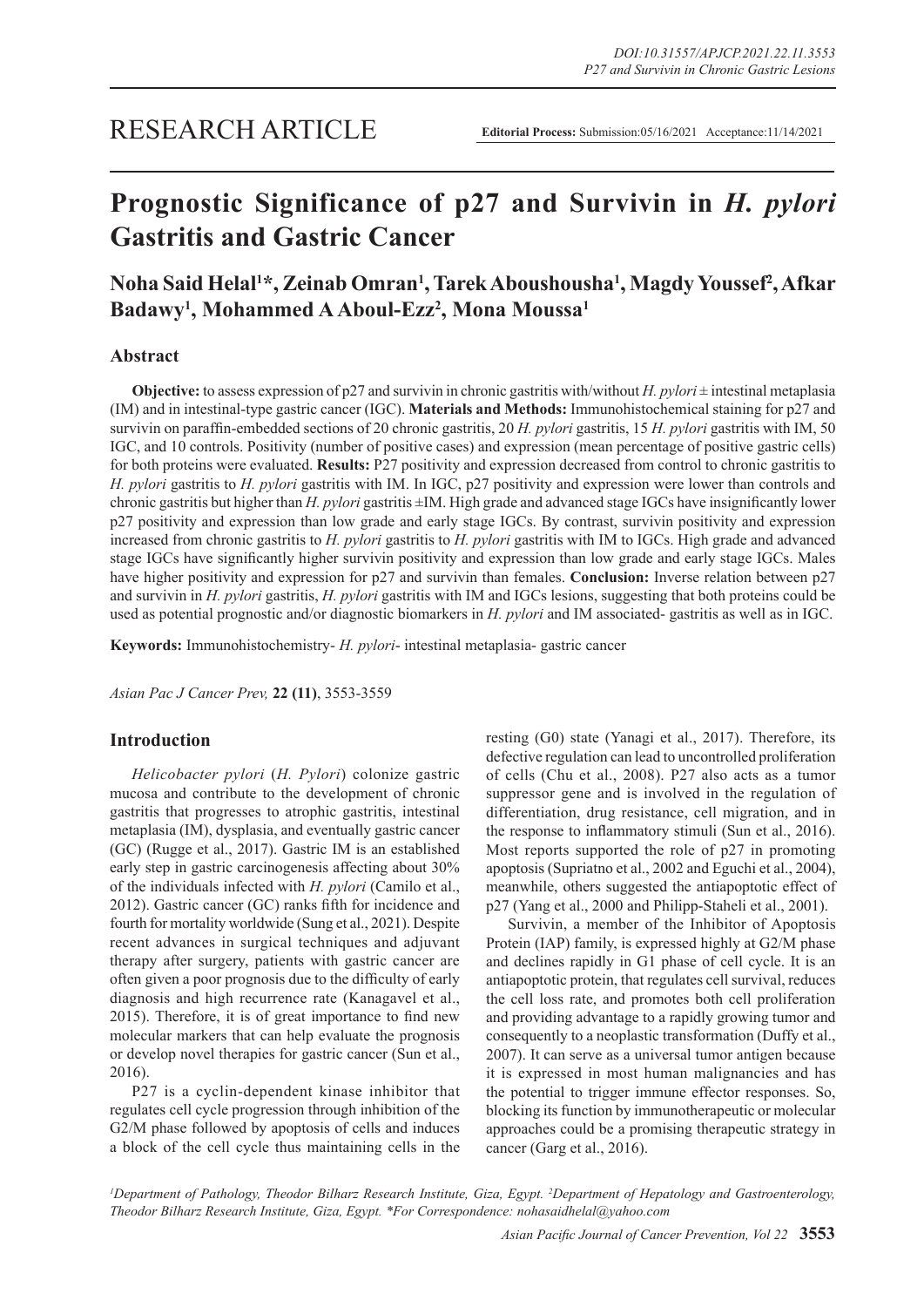#### *Noha Said Helal et al*

This work aims to assess immunoreactivity of p27 and survivin in chronic gastritis, gastric precancerous lesions (*H. pylori* gastritis and intestinal metaplasia), and intestinal-type gastric cancer, to assess their role as prognostic indicators of progression of precancerous lesions to gastric cancer.

## **Materials and Methods**

## *Samples*

This retrospective study included formalin-fixed paraffin-embedded blocks of 115 gastric specimens included: 10 blocks of cases with minimal gastritis, negative for H. pylori, IM, and dysplasia (served as controls); 55 blocks of chronic gastritis specimens divided as 20 chronic gastritis, 20 *H. pylori* gastritis, and 15 *H. pylori* gastritis associated with IM, as well as 50 intestinal-type gastric cancer (IGC) blocks. All blocks were collected from the Pathology Department, TBRI, in a period from 2019-2020. Specimens of chronic gastritis were obtained as endoscopic biopsies and specimens of IGC were obtained as partial/total gastrectomy specimens.

The study protocol was approved by the Institutional Review Board of TBRI, for the protection of human subjects and adopted by the 18th world medical assembly, Helsinki, Finland (2013).

#### *Histopathological technique and evaluation*

Paraffin-embedded sections were cut in a thickness of 4 µm, stained by hematoxylin and eosin (H&E) stain for routine histopathological examination and diagnosis. They were also stained by Giemsa stain for detection of H. pylori. Chronic gastritis sections were evaluated for intensity of inflammation, presence/absence of H. pylori, IM, and dysplasia. Sections of IGC were examined for tumor grading and staging according to the international histological classification proposed by the World Health Organization (WHO), 2019. Gastric cancer is considered as low grade (well-differentiated) or high grade (moderately or poorly differentiated) and is considered as either early (pT1) or advanced  $(\geq pT2)$  (Cameiro et al., 2019). Studied gastric cancer lesions were located at antrum  $(41/50)$  or corpus/funds  $(9/50)$ .

#### *Immunohistochemical (IHC) technique*

The sections were put in the oven at  $60^{\circ}$ C for 4 hours, deparaffinized in xylene, rehydrated in a graded ethanol series, and treated with 3% hydrogen peroxide solution for 10 min. Antigen retrieval was done by microwaving the tissue in 10 mmol/L citric acid buffer for 12 min, then cooling at room temperature for 2 h. The sections were incubated with P27: (F-8) (sc-1641, Santa Cruz Biotechnology, Santa Cruz, CA, USA) and Survivin (code M3624, Dako, Copenhagen, Denmark), at dilution of 1:100 for overnight at 4°C. Sections were then washed three times for 5 min in PBS. Non-specific staining was blocked with 0.5% casein and 5% normal serum for 30 min at room temperature. Finally, staining was developed with diaminobenzidine substrate, and sections were counterstained with hematoxylin, dehydrated with graded ethanols, and mounted. For each setting; negative controls

were carried out in which phosphate-buffered saline was used instead of the primary antibody. Positive control was lymphocyte in the same specimen as an internal control for P27 and duodenal tissue for Survivin.

# *Assessment of Immunostaining*

The sections were examined by using light microscope (Scope A1, Axio, Zeiss, Germany). Photomicrographs were taken using a microscope camera (AxioCam, MRc5, Zeiss, Germany). Two experienced pathologists independently examined the immunoreactivity of p27 and survivin while blind to the clinicopathologic data of patients. At least 10 high-power fields at 400 x magnification were chosen randomly for each section. Cases with  $>5\%$  positive gastric/tumor cells in the section were regarded as positive expression. Both positivity (number of positive cases) and expression (mean percentage of positively stained gastric cells) were evaluated.

#### *Statistical analysis*

Analyses were performed using SPSS version 23 (IBM Corp., Armonk, New York, USA). The significance of differences in means was calculated using One-way Anova or T-test when indicated. Fischer's exact test was used to assess the significance of differences in clinicopathological characteristics across categories of p27 and survivin expression. Comparison of the difference in percentage between groups was evaluated using two-tailed Spearman test. Differences were considered statistically significant whenever the p values were  $\leq 0.05$ .

# **Results**

#### *P27 Immunoreactivity*

We found p27 immunoreactivity in the nucleus and/ or cytoplasm of gastric cells and also in the lymphocytes located in lamina propria, which were served as an internal control. We observed nuclear p27 staining in controls, cytoplasmic staining in chronic gastritis lesions with/ without *H. pylori* and IM, while nuclear/cytoplasmic staining in IGC lesions. We detected p27 positivity in 5/10 (50%) of controls, 5/20 (25%) of chronic gastritis, 4/20 (20%) of *H. pylori* gastritis, and 2/15 (13%) of *H. pylori* gastritis with IM, without statistically significant difference between these groups. P27 expression was gradually decreased from chronic gastritis to *H. pylori*  gastritis, to *H. pylori* gastritis with IM, with a statistical difference between *H. pylori* gastritis and *H. pylori*  gastritis with IM compared to controls (Table 1) (Figure 1). In IGC cases; positivity and expression of p27 decreased compared to controls and chronic gastritis. High-grade and advanced-stage IGCs showed reduced p27 positivity and expression compared to low-grade and earlystage cancers without statistical significance (Table 1) (Figure 1). By Spearman correlation, p27 positivity and expression showed no significant correlation with grade of differentiation (p=0.710, 0.510 respectively) or stage of invasiveness (p=0.490, 0.360 respectively).

#### *Survivin Immunoreactivity*

We found survivin immunoreactivity in the nucleus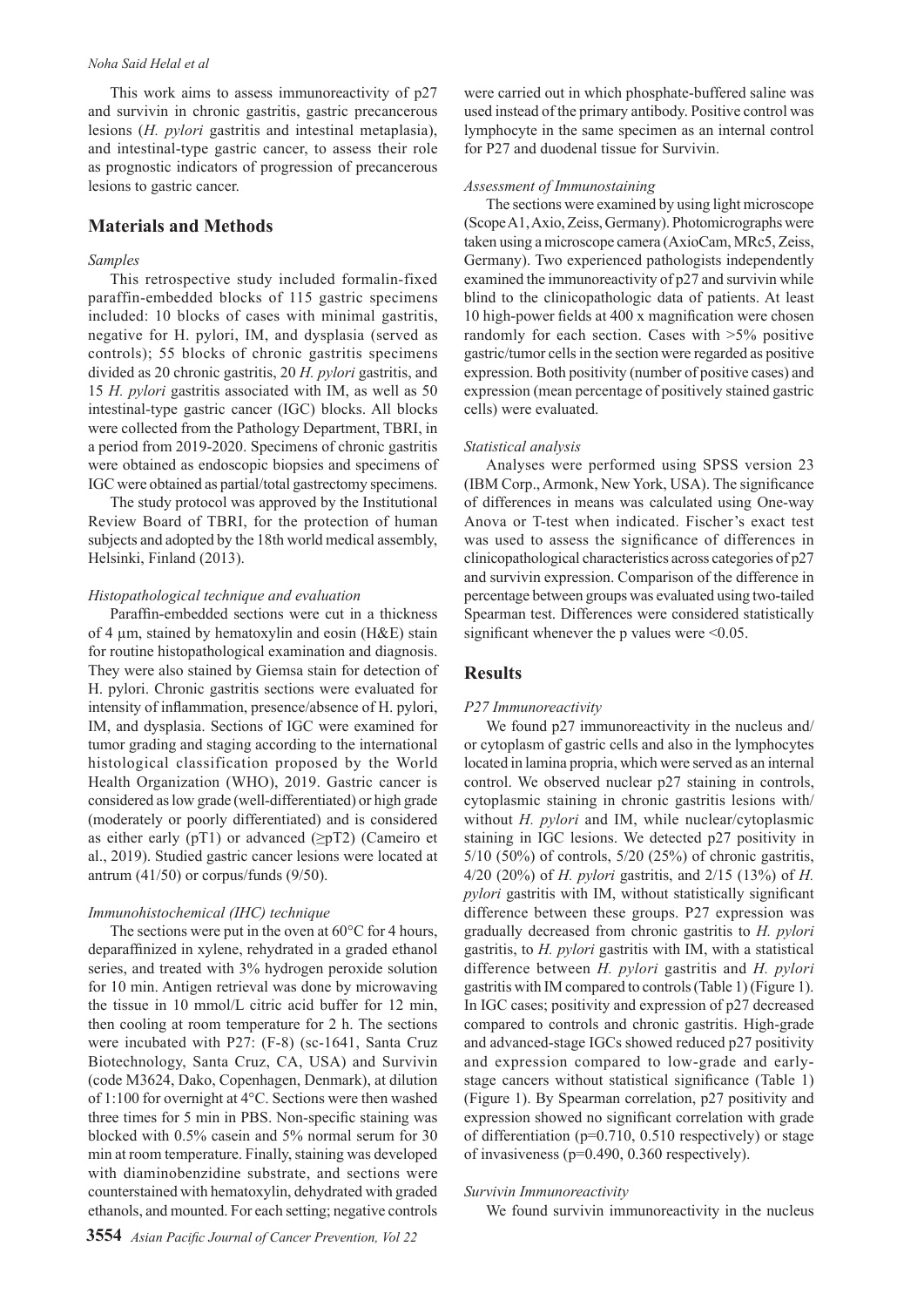|                                           |                     | P27 immunopositivity |           |             | P27 expression<br>$\frac{6}{6}$ of positive gastric cells) |             |
|-------------------------------------------|---------------------|----------------------|-----------|-------------|------------------------------------------------------------|-------------|
|                                           |                     | Positive             | Negative  | P value     | $Mean \pm SD$                                              | P value     |
| Groups $(N)$ .                            |                     | N. (%)               | N. (%)    |             |                                                            |             |
| Control $(10)$                            |                     | 5(50)                | 5(50)     |             | $19.00 \pm 20.79$                                          |             |
| Chronic Gastritis (20)                    |                     | 5(25)                | 15(75)    | $p > 0.05*$ | $12.25 \pm 22.27$                                          | $p > 0.05*$ |
| <i>H. Pylori</i> gastritis (20)           |                     | 4(20)                | 16(80)    | $p > 0.05*$ | $4.50 \pm 9.30$                                            | $P < 0.05*$ |
| H. <i>pylori</i> gastritis with IM $(15)$ |                     | 2(13.3)              | 13 (86.7) | $p > 0.05*$ | $2.33 \pm 6.23$                                            | $P < 0.05*$ |
| IGC $(50)$                                |                     | 11(22)               | 39(78)    | $p > 0.05*$ | $10.50 \pm 20.61$                                          | $p > 0.05*$ |
| Grade of differentiation                  | Low Grade (34)      | 8(23.5)              | 26(76.5)  | p > 0.05    | $12.50 \pm 23.10$                                          | p > 0.05    |
|                                           | High Grade (16)     | 3(18.8)              | 13 (81.2) |             | $6.25 \pm 13.60$                                           |             |
| Stage of invasion                         | Early Stage (37)    | 9(24.3)              | 28(75.7)  | p > 0.05    | $12.57 \pm 27.78$                                          | p > 0.05    |
|                                           | Advanced Stage (13) | 2(15.4)              | 11(84.6)  |             | $4.61 \pm 11.27$                                           |             |

# Table 1. P27 Immunoreactivity in the Studied Groups

N, number; *H. Pylori*, Helicobacter Pylori; IM, Intestinal Metaplasia; IGC, Intestinal-type gastric cancer; \*, Compared to controls

and/or cytoplasm of gastric cells. Nuclear expression was observed mainly in chronic gastritis, cytoplasmic expression in H. pylori-associated lesions (*H. pylori*  gastritis  $\pm$  IM), and both nuclear and cytoplasmic expressions in IGC lesions. All control cases were negative for Survivin expression. Survivin positivity was seen in 2/20 (10%) of chronic gastritis, 3/20 (15%) of *H. pylori* gastritis, 3/15 (20%) of *H. pylori* gastritis with IM, and 13/50 (26%) of IGC cases. Survivin expression increased from chronic gastritis to *H. pylori* gastritis, to *H. pylori* gastritis with IM, then significantly increased in IGC cases (Figure 2) (Table 2). In IGC cases; survivin positivity and expression increased significantly in high-grade and advanced-stage cancers compared with



Figure 1. Immunohistochemical Sstaining of p27 (a) Control case with positive expression for p27 in the cytoplasm of gastric mucosal cells and nuclei of lymphocytes  $(x400)$ , (b) Chronic gastritis with cytoplasmic expression for p27 in  $\sim$  40% of gastric mucosal cells (x400), (c) H. pylori gastritis with cytoplasmic expression for p27 in  $\sim$  25% of gastric mucosal cells (x400), (d) H. pylori gastritis with intestinal metaplasia, negative for p27 (x400), (e) Low grade intestinal-type gastric cancer with nuclear expression for p27 in ~40% of malignant gastric cells (x400), (f) High grade intestinal-type gastric expression with cytoplasmic and nuclear expression for p27 in ~25% of malignant gastric cells (x400)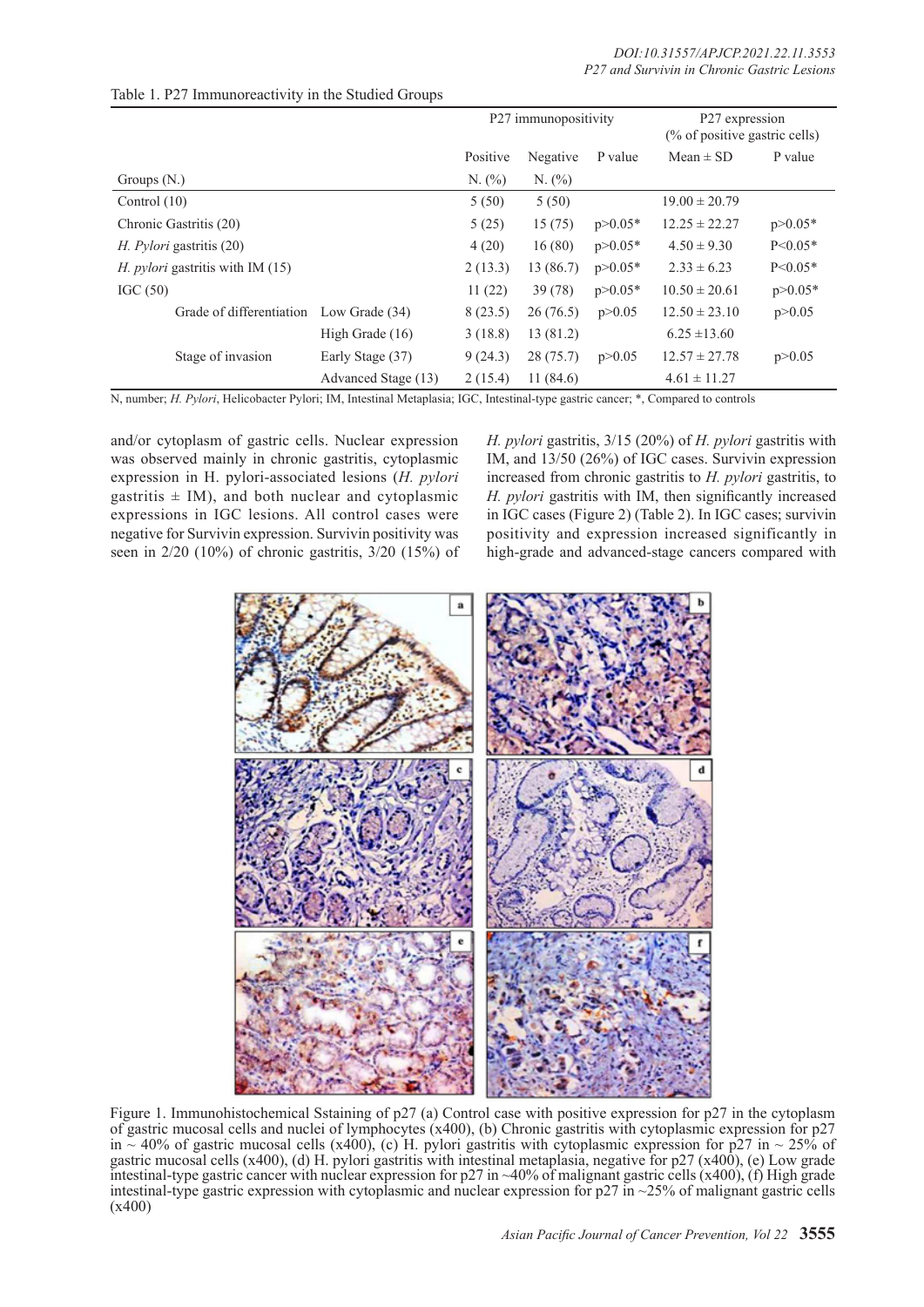

Figure 2. Immunohistochemical Staining of Survivin (a) Control, negative for survivin, (b) Chronic gastritis with nuclear expression for survivin in ~10% of gastric mucosal cells (x400), (c) *H. pylori* gastritis with cytoplasmic expression for survivin in ~10% of gastric mucosal cells (x400), (d) H. pylori gastritis with intestinal metaplasia with nuclear expression for survivin in  $\sim$ 10% of gastric mucosal cells (x400), (e) Low grade intestinal-type gastric cancer with nuclear and cytoplasmic expression for survivin in  $\sim 20^{\circ}\%$  of malignant gastric cells (x400), (f) High grade intestinal-type gastric cancer with cytoplasmic expression for survivin in  $\sim 70\%$  of malignant gastric cells (x400)

low-grade and early-stage ones (Table 2). By Spearman correlation test, survivin positivity and expression were significantly correlated with male sex (p=0.008 and p=0.021 respectively), grade of differentiation (p=0.007 and p=0.001 respectively) and stage of invasiveness  $(p=0.000$  and  $p=0.000$  respectively).

Table (3) shows that males had higher p27 and survivin positivity and expression than females in all studied groups.

|  | Table 2. Survivin Immunoreactivity in the Studied Groups |  |
|--|----------------------------------------------------------|--|
|--|----------------------------------------------------------|--|

|                                         |                     | Survivin immunopositivity |          |             | Survivin expression<br>$%$ of positive gastric cells) |             |
|-----------------------------------------|---------------------|---------------------------|----------|-------------|-------------------------------------------------------|-------------|
|                                         |                     | Positive                  | Negative | P value     | $Mean \pm SD$                                         | P value     |
| Groups $(N)$ .                          |                     | N. (%)                    | N. (%)   |             |                                                       |             |
| Control $(10)$                          |                     | $\mathbf{0}$              | 10(100)  |             | $0.00 \pm 0.00$                                       |             |
| Chronic Gastritis (20)                  |                     | 2(10)                     | 18 (90)  | $p > 0.05*$ | $5.71 \pm 9.76$                                       | $p > 0.05*$ |
| <i>H. Pylori</i> gastritis (20)         |                     | 3(15)                     | 17(85)   | $p > 0.05*$ | $6.25 \pm 15.28$                                      | $p > 0.05*$ |
| <i>H. pylori</i> gastritis with IM (15) |                     | 3(20)                     | 12(80)   | $p > 0.05*$ | $8.00 \pm 16.56$                                      | $p > 0.05*$ |
| IGC $(50)$                              |                     | 13(26)                    | 37(74)   | $p > 0.05*$ | $16.00 \pm 28.93$                                     | $P < 0.05*$ |
| Grade of differentiation                | Low Grade $(34)$    | 5(14.7)                   | 29(85.3) | P < 0.01    | $5.88 \pm 15.00$                                      | P < 0.001   |
|                                         | High Grade (16)     | 8 (50)                    | 8(50)    |             | $37.5 \pm 39.90$                                      |             |
| Stage of invasion                       | Early Stage (37)    | 5(13.5)                   | 32(86.4) | P < 0.01    | $5.04 \pm 14.45$                                      | P < 0.001   |
|                                         | Advanced Stage (13) | 8(61.5)                   | 5(38.5)  |             | $48.15 \pm 38.20$                                     |             |

N, number; *H. pylori*, Helicobacter pylori; IM, intestinal metaplasia; IGC, intestinal-type gastric cancer; \*, Compared to control

**3556** *Asian Pacific Journal of Cancer Prevention, Vol 22*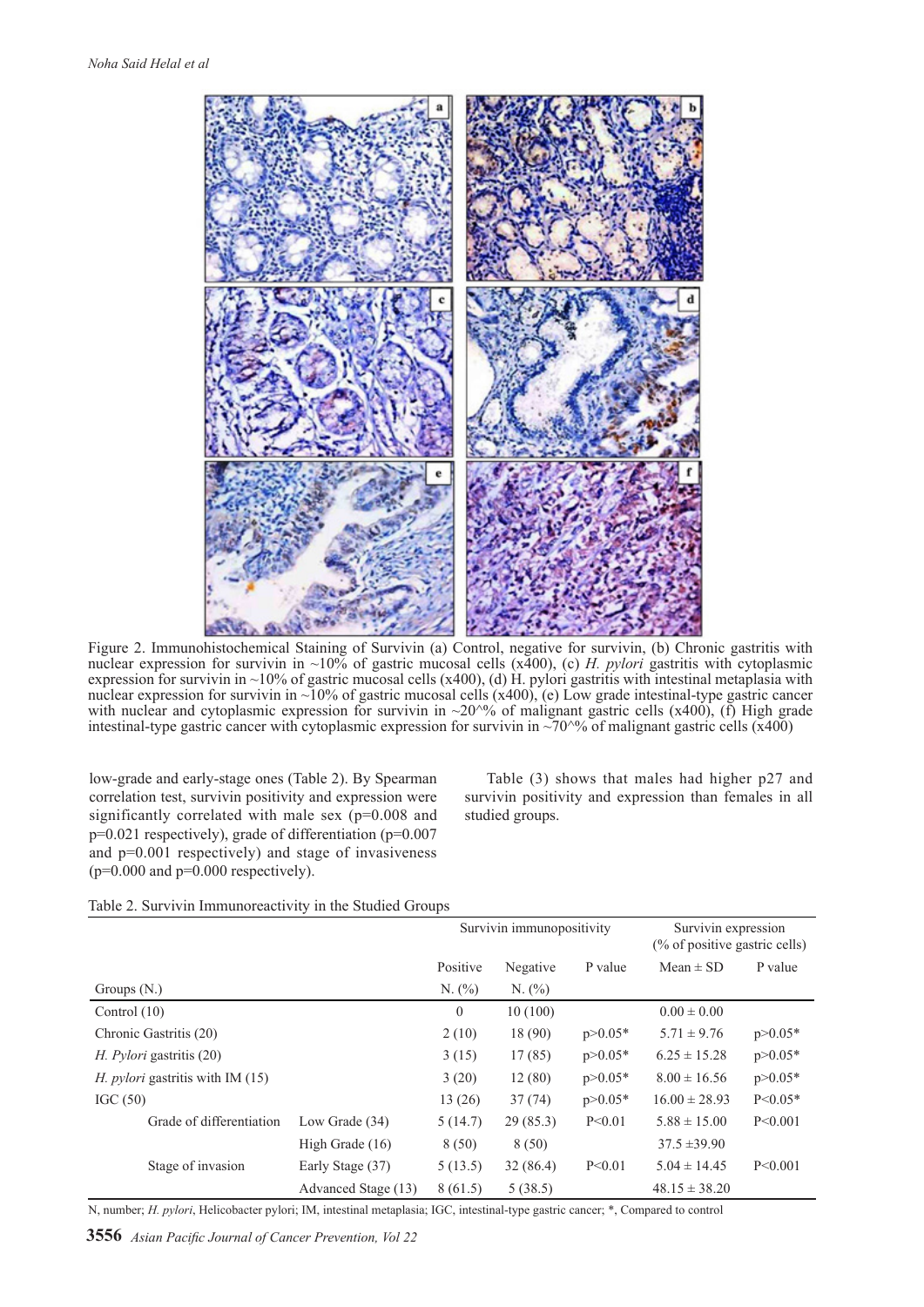|                                       | Positive p27 expression |                               |                    |          | Positive survivin expression |                               |                               |              |
|---------------------------------------|-------------------------|-------------------------------|--------------------|----------|------------------------------|-------------------------------|-------------------------------|--------------|
| Diagnosis $(N.)$                      | No. of<br>+ve cases     | Male<br>N. (%)                | Female<br>N. (%)   | P value  | No. of<br>+ve cases          | Male<br>N. (%)                | Female<br>N. (%)              | P value      |
|                                       |                         | $(\text{mean} \pm \text{SD})$ | $(mean \pm SD)$    |          |                              | $(\text{mean} \pm \text{SD})$ | $(\text{mean} \pm \text{SD})$ |              |
| Control $(10)$                        | 5                       | 5(100)                        | $\mathbf{0}$       | p > 0.05 | $\mathbf{0}$                 | $\theta$                      | $\Omega$                      | $\mathbf{0}$ |
|                                       |                         | $(23.75 \pm 20.66)$           | $\mathbf{0}$       | p > 0.05 |                              |                               |                               |              |
| Chronic Gastritis<br>(20)             | 5                       | 3(60)                         | 2(40)              | p > 0.05 | $\overline{2}$               | 2(100)                        | $\overline{0}$                | p > 0.05     |
|                                       |                         | $(16.11 \pm 24.72)$           | $(9.09 \pm 20.71)$ | p > 0.05 |                              | $(3.64 \pm 8.09)$             | $\Omega$                      | p > 0.05     |
| H. Pylori gastritis<br>(20)           | $\overline{4}$          | 4(100)                        | $\theta$           | p > 0.05 | 3                            | 3(100)                        | $\mathbf{0}$                  | p > 0.05     |
|                                       |                         | $(8.18 \pm 11.46)$            | $\mathbf{0}$       | P < 0.05 |                              | $(11.36 \pm 19.51)$           |                               | p > 0.05     |
| H. pylori gastritis<br>with IM $(15)$ | $\overline{2}$          | 2(100)                        | $\theta$           | p > 0.05 | 3                            | 3(100)                        | $\Omega$                      | p > 0.05     |
|                                       |                         | $(3.50 \pm 7.47)$             | $\mathbf{0}$       | p > 0.05 |                              | $(12.00 \pm 19.31)$           | $\Omega$                      | p > 0.05     |
| IGC $(50)$                            | 11                      | 8(72.7)                       | 3(27.3)            | P < 0.05 | 13                           | 10(77)                        | 3(23)                         | p > 0.05     |
|                                       |                         | $(13.75 \pm 20.24)$           | $(2.63 \pm 11.55)$ | P < 0.01 |                              | $(19.66 \pm 29.82)$           | $(10.95 \pm 27.56)$           | p > 0.05     |
| Total (115)                           | 27                      | 17(63)                        | 10(37)             | p > 0.05 | 21                           | 18 (86)                       | 3(14)                         | P < 0.01     |
|                                       |                         | $(12.90 \pm 20.44)$           | $(3.17 \pm 11.92)$ | P < 0.01 |                              | $(13.75 \pm 23.87)$           | $(5.90 \pm 20.74)$            | p > 0.05     |

Table 3. Sex Distribution in p27 and Survivin Positive Cases

N, number; +ve, positive; *H. pylori*, Helicobacter pylori; IM, intestinal metaplasia; IGC, intestinal-type gastric cancer

# **Discussion**

Chronic infection with *H. pylori* is the strongest risk factor for gastric cancer (Cabebe, 2020) and IM is a well-recognized pre-malignant gastric lesion, which is closely linked to *H. pylori* infection (Zali et al., 2011). In this study, we analyzed, by IHC, the immunoreactivity of p27 and survivin in chronic gastritis, *H. Pylori* gastritis with/without IM, as well as in IGC lesions.

In our studied non-neoplastic gastric lesions (chronic gastritis, *H. pylori* gastritis with/without IM), p27 immunoreactivity was detected as cytoplasmic expression, while in IGC lesions; it was detected as nuclear or cytoplasmic staining. The same results were reported by Wen et al., (2012) and Abbastabar et al., (2018) who concluded that p27 has a dual role by acting as an oncoprotein when located in the cytoplasm and as a tumor suppressor when located in the nucleus. Thus cytoplasmic localization of p27 in the non-neoplastic gastric lesions could be an indicator of the progression of these lesions to gastric cancer.

Our data revealed that p27 positivity and expression decreased from controls to *H. pylori* gastritis with a further decrease in IM-associated *H. pylori* gastritis. This is in line with the results of Yu et al., (2001). Eguchi et al., (2004) explained this finding as gastric cells chronically exposed to *H. pylori* develop resistance to apoptosis and were associated with low levels of p27. In contrast to our results, Sougioultzis et al., (2003) observed an increase in epithelial cell apoptosis in *H. pylori* gastritis, which is associated with an increase in p27 expression. These controversial findings could be related to the duration and burden of *H. pylori* infection.

The current study revealed lower p27 expression in IGC than in control and chronic gastritis. This is in agreement with the results of Yu et al., (2001). Our results confirm the previously published articles reporting a common association between reduced expression of p27 and poor prognosis in many malignancies, including gastric cancer (Sun et al., 2016; Abbastabar et al., 2018)

as we found decreased expression of p27 in high-grade and advanced-stage IGCs compared with low-grade and early-stage cancers. This can be explained as gastric cancers with low p27 expression have low levels of apoptosis compared with those cancers expressing higher levels of p27. Data from our studied gastric cancer cases revealed that males had significantly higher p27 positivity and expression than females, this goes with findings of Sun et al., (2016), while Wiksten et al., (2002) found no significant correlation between p27 expression and gender.

According to our findings, p27 expression and localization seem to be important factors for the progression of cancer, as there is an association between lower p27 expression and its cytoplasmic localization which were mainly seen in non-malignant lesions, and gastric cancers with poorer prognosis (high grade and advanced stage). This association may be attributed to the action of p27 as an oncoprotein when it is located in the cytoplasm, leading to progression of cell cycle instead of its primary function as a cell cycle blocker when located in the nucleus (as seen in controls). These data can provide insights into p27 function in tumor progression and therapy.

In the current study, survivin immunostaining was detected mainly as nuclear staining in chronic gastritis, cytoplasmic staining in *H. pylori* gastritis, and nuclear or cytoplasmic staining in IGC cases. This is in agreement with Lins et al., (2016) and Pendely et al., (2018) who reported that cytoplasmic survivin positivity in precancerous lesions was strongly associated with cagA+ *H. pylori* infection and assists in preventing cell apoptosis, whereas nuclear survivin in adenocarcinomas may stimulate cell division frequently observed in advanced malignancy. Consistent with previous reports (Connell et al., 2008; Jones et al., 2008; Nakamura et al., 2004), we found an absence of survivin in control gastric tissue and survivin up-regulation in chronic gastritis, *H. pylori* gastritis with/without IM, and IGCs.

We detect a highly significant increase in survivin positivity and expression in high-grade and advanced-stage

*Asian Pacific Journal of Cancer Prevention, Vol 22* **3557**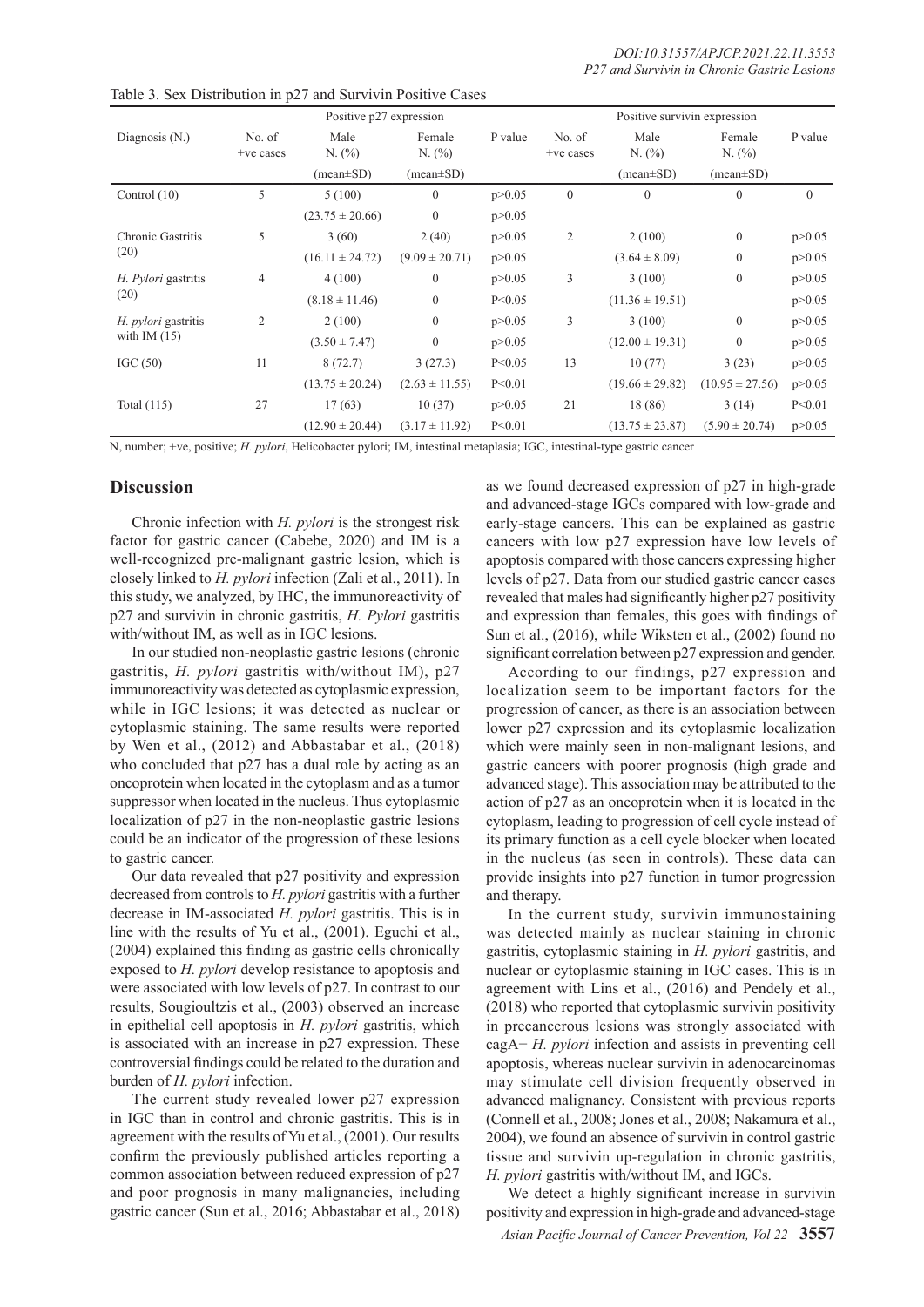#### *Noha Said Helal et al*

IGCs compared to low-grade and early-stage tumors. This agrees with the results of Wang et al. (2004) and Zhang et al. (2014). We observed that nuclear survivin expression was more frequent in low-grade and early-stage IGCs in comparison to high-grade and advanced-stage IGCs. In the same line, Shintani et al. (2014) found a relationship between the nuclear expression of survivin and well/ moderate differentiated gastric tumors and suggested that this nuclear expression is involved in promoting cell proliferation. Meanwhile, in contrast to Shintani et al., (2014) who did not find an association between sex and survivin expression, our data revealed a correlation between survivin positivity and expression with the male sex.

According to our findings, the absence of survivin expression in controls and the steady rise of its expression from *H. pylori* gastritis to IM to cancer is an important observation that can make survivin an important target for cancer therapeutics. Cytoplasmic localization of survivin was mainly seen in non-malignant lesions and gastric cancers with poorer prognoses (high-grade and advanced-stage). This localization seems to facilitate the progression of these non-neoplastic lesions to gastric cancer.

In addition, we found an inverse correlation between p27 and survivin, without statistical significance. Zhang et al. (2009) suggest that upregulated p27 can downregulate survivin expression and inhibit telomerase activity in gastric carcinoma cells.

The present study has some advantages compared to previous studies. First, it investigated p27 and survivin in non-neoplastic gastric lesions (chronic gastritis, *H. pylori*  gastritis with/without IM) and intestinal-type gastric cancer lesions, while most of the previous studies covered only one of these lesions. Second, it evaluated the effect of *H. pylori* infection and IM on the expression of p27 and survivin. However, the main limitation of our study is the relatively small number of studied cases that did not enable us to deeply study the association between cytoplasmic/ nuclear localization of both proteins in different studied groups.

In conclusion, our study demonstrated an association between *H. pylori* gastritis with/without IM with low levels (positivity and expression) of p27 and high levels of survivin, as well as, an association between high-grade and advanced-stage IGCs with low p27 and high survivin levels. Taken together, p27 and survivin could be used as diagnostic/prognostic markers in *H. pylori* and IM-associated gastritis as well as in intestinal-type gastric cancer. Besides, both proteins can be used as a targeted therapy in intestinal-type gastric cancer.

# **Author Contribution Statement**

NSH interpreted all data and wrote the manuscript; ZO, TA, and AB designed the structure and drafted the manuscript; MY, MAA provided specimens and clinical data needed for this study, MM designed and revised the manuscript. All authors read and approved the final manuscript.

# **Acknowledgements**

None.

#### *Funding*

This work is based upon Research Project, No.114T, supported by TBRI, principal investigator: Assistant Professor Dr. Zeinab Omran.

#### *Competing Interests*

The authors declare that they have no competing interests.

#### *Data Availability*

The datasets analyzed during the current study are available from the corresponding author on reasonable request.

# **References**

- Abbastabar M, Kheyrollah M, Azizian K, et al (2018). Multiple functions of p27 in cell cycle, apoptosis, epigenetic modification and transcriptional regulation for the control of cell growth: A double-edged sword protein. *DNA Repair (Amst)*, **69**, 63-72.
- Cabebe EC (2020). What is the role of Helicobacter pylori infection in the etiology of gastric cancer? Medscape, Updated: Oct 10, 2020, available at: https://www.medscape. com/answers/278744-100035/.
- Cameiro F, Fukayama M, Grabsoh H, Yasui W (2019). WHO classification of tumors of the stomach in Digestive system tumors. WHO classification of tumors, 5th edition, eds. WHO classification of tumors editorial board, pp 60-110
- Camilo V, Barros R, Sousa S, et al (2012). Helicobacter pylori and the BMP pathway regulate CDX2 and SOX2 expression in gastric cells. *Carcinogenesis*, **33**, 1985-92.
- Chu IM, Hengst L, Slingerland JM (2008). The Cdk inhibitor p27 in human cancer: prognostic potential and relevance to anticancer therapy. *Nat Rev Cancer*, **8**, 253-67.
- Connell CM, Colnaghi R, Wheatley SP (2008). Nuclear survivin has reduced stability and is not cytoprotective. *J Biol Chem*, **283**, 3289-96.
- Duffy MJ, O'Donovan N, Brennan DJ, Gallagher WM, Ryan BM (2007). Survivin: a promising tumor biomarker. *Cancer Lett*, **249**, 49-60.
- Eguchi H, Carpentier S, Kim SS, Moss SF (2004). P27kip1 regulates the apoptotic response of gastric epithelial cells to Helicobacter pylori. *Gut*, **53**, 797-804.
- Garg H, Suri P, Gupta JC, Talwar GP, Dubey S (2016). Survivin: a unique target for tumor therapy. *Cancer Cell Int*, **16**, 49-63.
- Jones MK, Padilla OR, Webb NA, Norng M (2008). The anti-apoptosis protein, survivin, mediates gastric epithelial cell cytoprotection against ethanol-induced injury via activation of the p34(cdc2) cyclin-dependent kinase. *J Cell Physiol*, **215**, 750-64.
- Kanagavel D, Fedyanin M, Tryakin A, Tjulandin S (2015). Second-line treatment of metastatic gastric cancer. Current options and future directions. *World J Gastroenterol*, **21**, 11621-35.
- Lins RR, Oshima CT, Oliveira LA, et al (2016) Expression of e-cadherin and wnt pathway proteins betacatenin, apc, tcf-4 and survivin in gastric adenocarcinoma: clinical and pathological implication. *Arq Bras Cir Dig*, **29**, 227-31.
- Nakamura M, Tsuji N, Asanuma K, et al (2004). Survivin as a predictor of cis-diamminedichloroplatinum sensitivity in